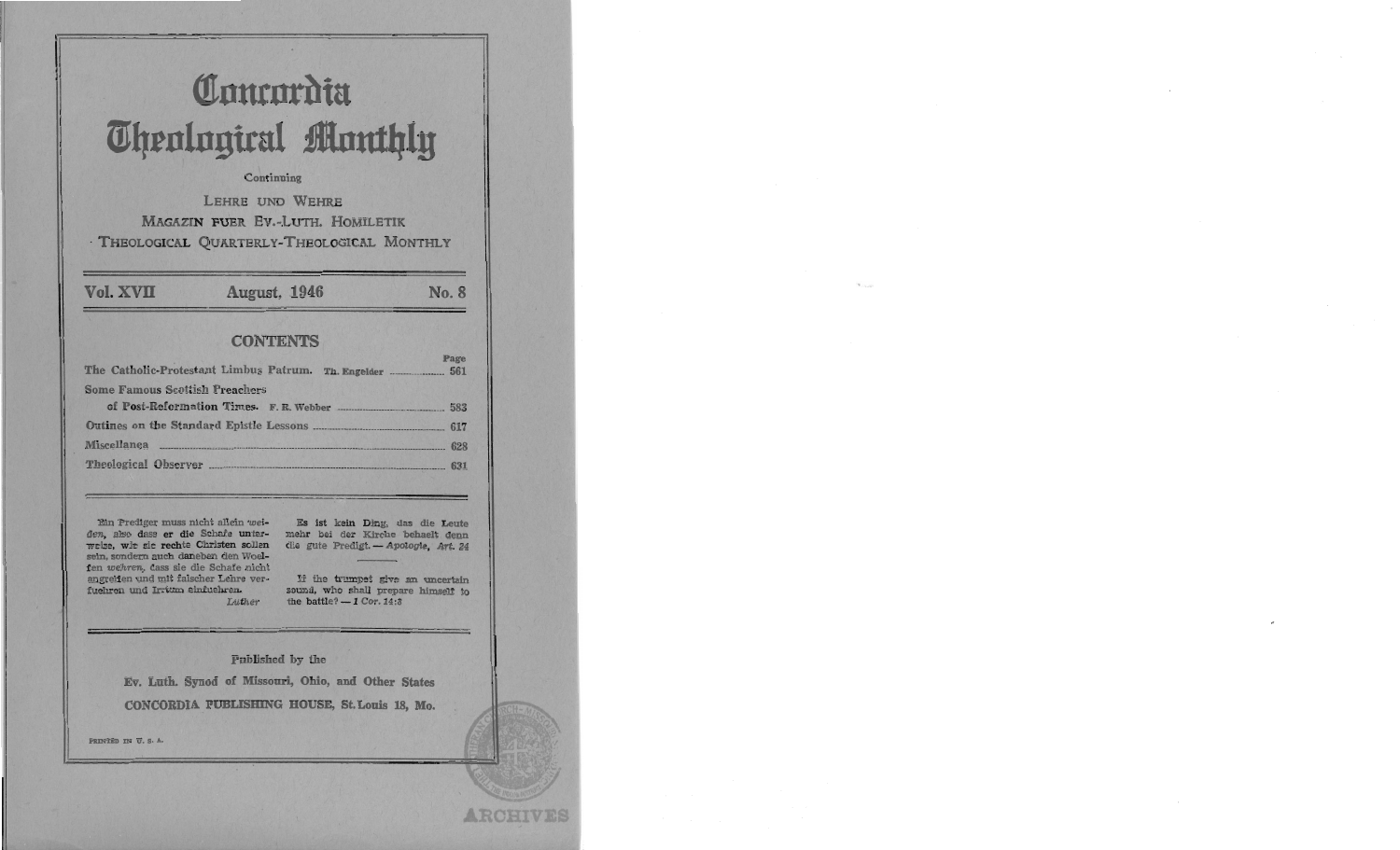## Theological Observer

Dr. Morrison and Luther's Attitude Toward the Scriptures. --Writing on the subject "Protestant Misuse of the Bible," in his notable series of articles having the general topic "Can Protestantism Win America?" Dr. Charles Clayton Morrison, editor of the *Christian Century,* devotes a great deal of space to Luther's position on the Scriptures. Since he by no means is the only one who holds the view on Luther's position which is set forth in this article, we reprint his remarks with a few comments. Here are the words of Dr. Morrison:

"At its outset, the Reformation intended to make, and believed it was making, Christ the true and only authority in the Church. And contemporary Protestantism will readily affirm on its own behalf that its supreme loyalty is given to Him. this profession has a hollow ring when it is tested by the actual behavior of both historical and contemporary Protestantism. For the truth is that Protestantism has divided its loyalty between Christ and the Bible, and has given the major weight of its loyalty to the authority of the Bible at the expense of its loyalty to Christ. It has misused the Bible in such a manner that the Book has come between Christian faith and the Author and Perfecter of the faith. It has not beheld Him face to face with consistent perception, attention, imagination and devotion. Its vision of Him has been obscured by its variegated interpretations of the Bible.

"In this respect Protestantism has taken the same line as Roman Catholicism. Like Rome, it has insisted that Christ needs an official and authoritative interpreter. For this function, the Roman Church sets up the pope, and Protestantism sets up the Bible. Each, respectively, regards its interpreter as the 'viceregent of Christ on earth,' though Protestantism has not been candid enough to use the repugnant words of this Roman Catholic appellation.

"It is not generally recognized that the Reformation, in its initial emergence, was vividly conscious of the tension between the authority of the Bible and the authority of Christ. Luther clung tenaciously to the authority of Christ and was profoundly apprehensive lest a misuse of the Bible would derogate from Christ's authority. He held a conception of the Bible that protected him personally from this danger. For Luther, Christ Himself was the Word of God, disclosed, to be sure, in the Scriptures, but never to be supplanted by the Scriptures.

"However, the clamor for a visible authority to which the divers and divergent opinions arising in the newborn Protestant movement could be referred and judged, overcame his scruples and his thought fell into the Biblical pattern already set by the 'radicals' who attached themselves to his reformation, and by the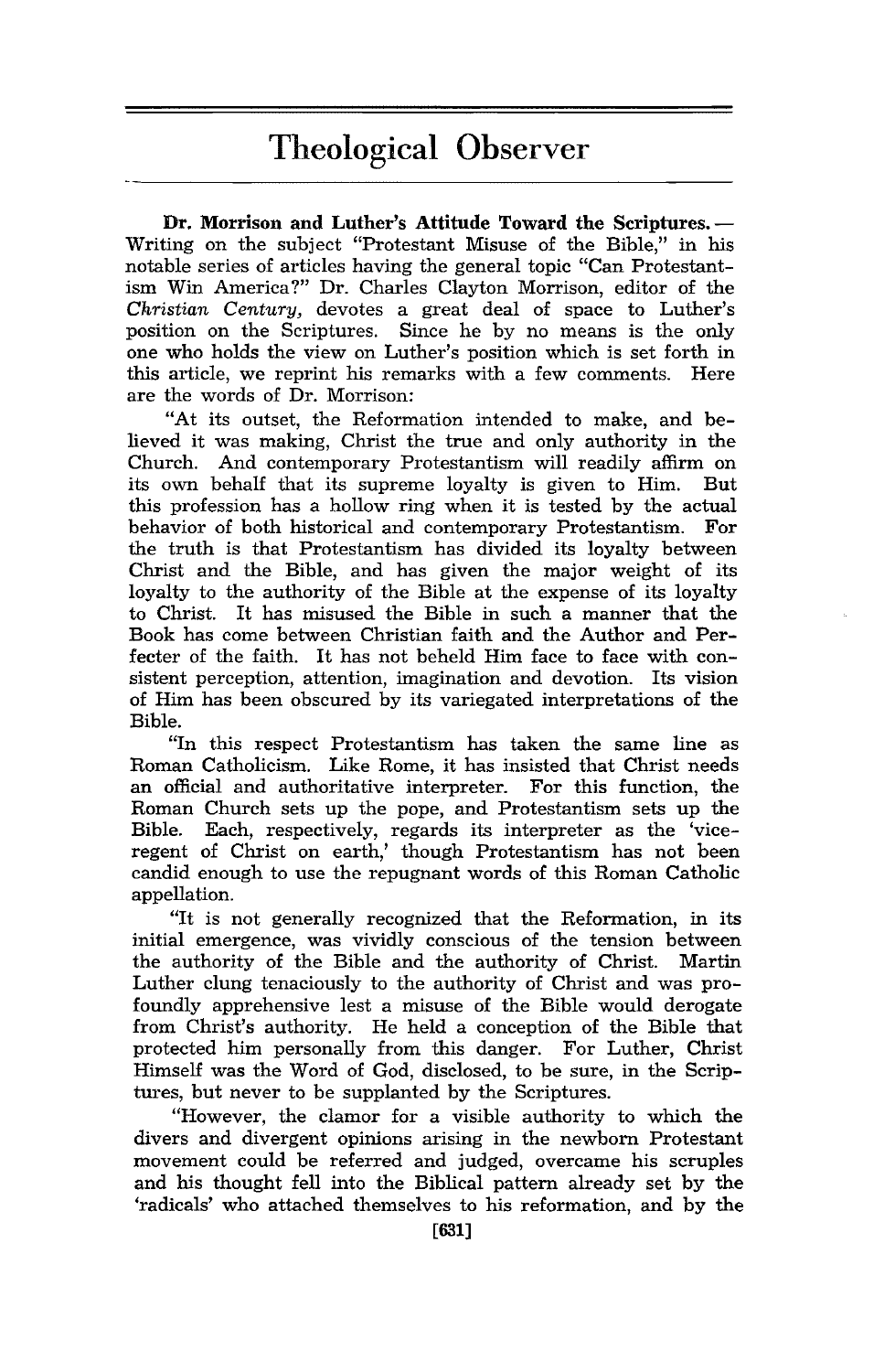more thoroughgoing Biblicism which characterized the Swiss reformation. But at the beginning, Luther felt no need of any other authority to preserve the unity of the Reformation than the authority of Christ. He would have been content, as the late Professor A. C. McGiffert has shown, 'to do without any definite authority beyond his doctrine of the forgiving love of God in Christ. That seemed to him adequate for every emergency. But gradually, under the pressure of the radicals on the one side and of the conservatives on the other, he was led to identify his Gospel of the forgiving love of God in Christ, which he had always called the Word of God, with the Scriptures, and to find in them the ultimate authority for Christian truth.'

"Nevertheless, Luther tried manfully to maintain some sort of balance between the authority of the Scriptures and the authority of Christ. And he always weighted the balance on the side of Christ. Engaged in endless disputation with 'adversaries' in his own camp, he struggled with this issue as no Protestant leader since his day has struggled with it. In 1535, he wrote: 'When our opponents urge the Scriptures against Christ, we urge Christ against the Scriptures.' He affirmed that 'Scripture must not be understood *against* Christ, but *for* Christ. Therefore, the Scripture must be referred to Christ [that is, for His judgment or approval] or one cannot claim it as true Scripture.'

"In a magnificent dictum, summing it all up, Luther declared, 'I urge [insist upon] Christ, the Lord, who is Lord [rex] also of the Scriptures.' The freedom of the Christian man from any slavish bibliolatry was evidenced in the view he held of the Epistle of James, which he called an 'epistle of straw' because it seemed to him - mistakenly, as is generally admitted - to support the Roman Catholic doctrine of 'works of merit' in opposition to the rest of the New Testament.

"We shall not understand Luther's position on the question of the authority of the Bible versus the authority of Christ, a position which he never forsook, unless we clearly grasp his conception of Christ Himself as *the Word* of *God.* The Word of God was not the letter of the Scripture, nor even the Scripture itself, but that supreme Person whom the Scripture unveils to the devout reader of its pages. And Christ, then, in turn, becomes the Judge of the Scripture. This conception Luther once expressed in a quaint but apt metaphor by saying that the Bible is 'the cradle of Christ,' meaning that it contains Him, unveils Him, and, at the same time, releases Him into His own sovereign, selfauthenticating supremacy over the heart of man, over the Church and over the Bible itself.

"Outside of Lutheranism, this conception of the Bible has not taken hold of Protestant intelligence. And Lutheranism historically fell into the very literalism and legalism which Luther feared would result from the failure to distinguish between the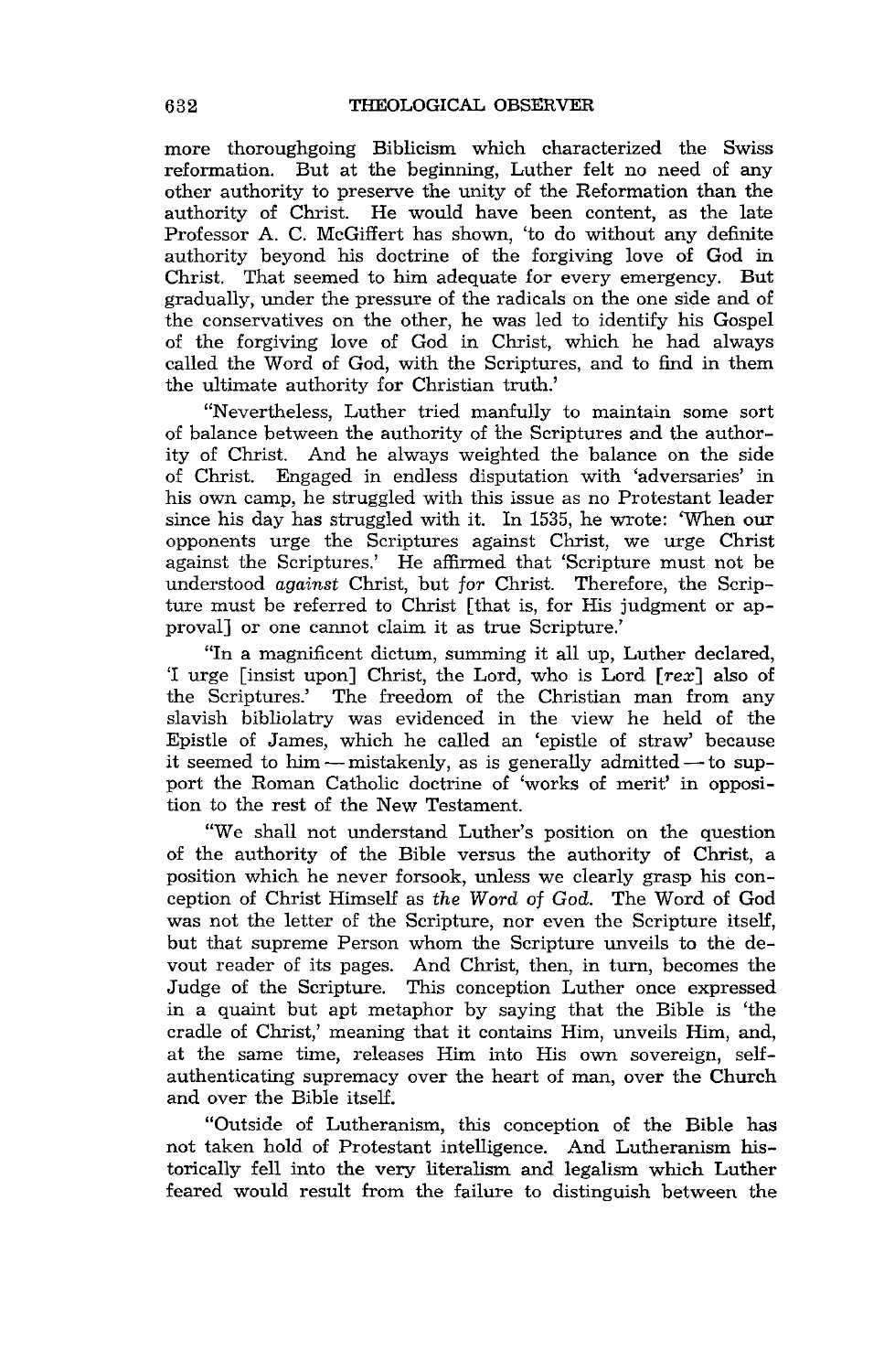Word of God and the Scriptures. The distinction is difficult to formulate, and more difficult to communicate, but it is of profound importance. It is one of those fine distinctions which, to the casual observer, seem academic and barren, but, nevertheless, have far-reaching consequences. A Church that looks to the Scriptures as the Word of God will be one kind of Church. A Church that looks to Christ alone as the Word of God will be another and a very different kind of Church.

"American Protestantism is quite unfamiliar with this distinction. It is the heir of the stiff, textual, literalistic and legalistic Biblicism of John Calvin, who, so far as I know, never felt the tension between these two authorities as Luther felt it. Calvin was originally a lawyer, and he interpreted the Bible as if it were a book of law, of divine law, infallibly and equally authoritative in all its parts and in every word. For him, the Bible was itself the divine revelation, it was the Word of God. Calvin's type of Biblicism that was carried from Geneva to western Europe, to England and Scotland, and to North America. American Protestantism has reflected in its sectarianism the Calvinistic view of the Bible, as Continental sectarianism has reflected the lapse of Lutheranism from the high, spiritual christological ground on which, at the beginning, Luther sought to establish the Reformation.

"Luther's compromise at this crucial point had tragic consequences for Protestantism. His compromise and Calvin's outright literalistic Biblicism have caused Protestantism to be afflicted with a divided mind in respect to its primary allegiance. It has been the victim of a kind of theological schizophrenia which caused it to vibrate between two authorities. Professing loyalty to Christ, it has been tethered and hamstrung by its literalistic conception of the Scriptures as authoritative. Protestantism has, therefore, not been able to move out into the liberty wherewith Christ has made His Church free."

The question that chiefly concerns us here is whether Dr. Morrison is right in his judgment on Luther's stand toward the Bible and Christ. It is our conviction that what he states is only partly correct, that in Luther there was no antithesis between the Scriptures and Christ and that whatever utterances of his may be adduced as supporting such a view are merely strong statements in which he brings out that it is through Christ alone that we are saved and not through any formal adherence to the authority of the Scriptures. The cry "Christ versus the Scriptures" does not at all reflect Luther's attitude. The position holding that one has to follow either Christ or the Scriptures would have seemed utterly false to the great Reformer. His battle cry was "Christ and the Scriptures," or "The Scriptures with Christ at the center." We hope that at some time a full discussion of the various phases of this important subject can be submitted in our journal. A.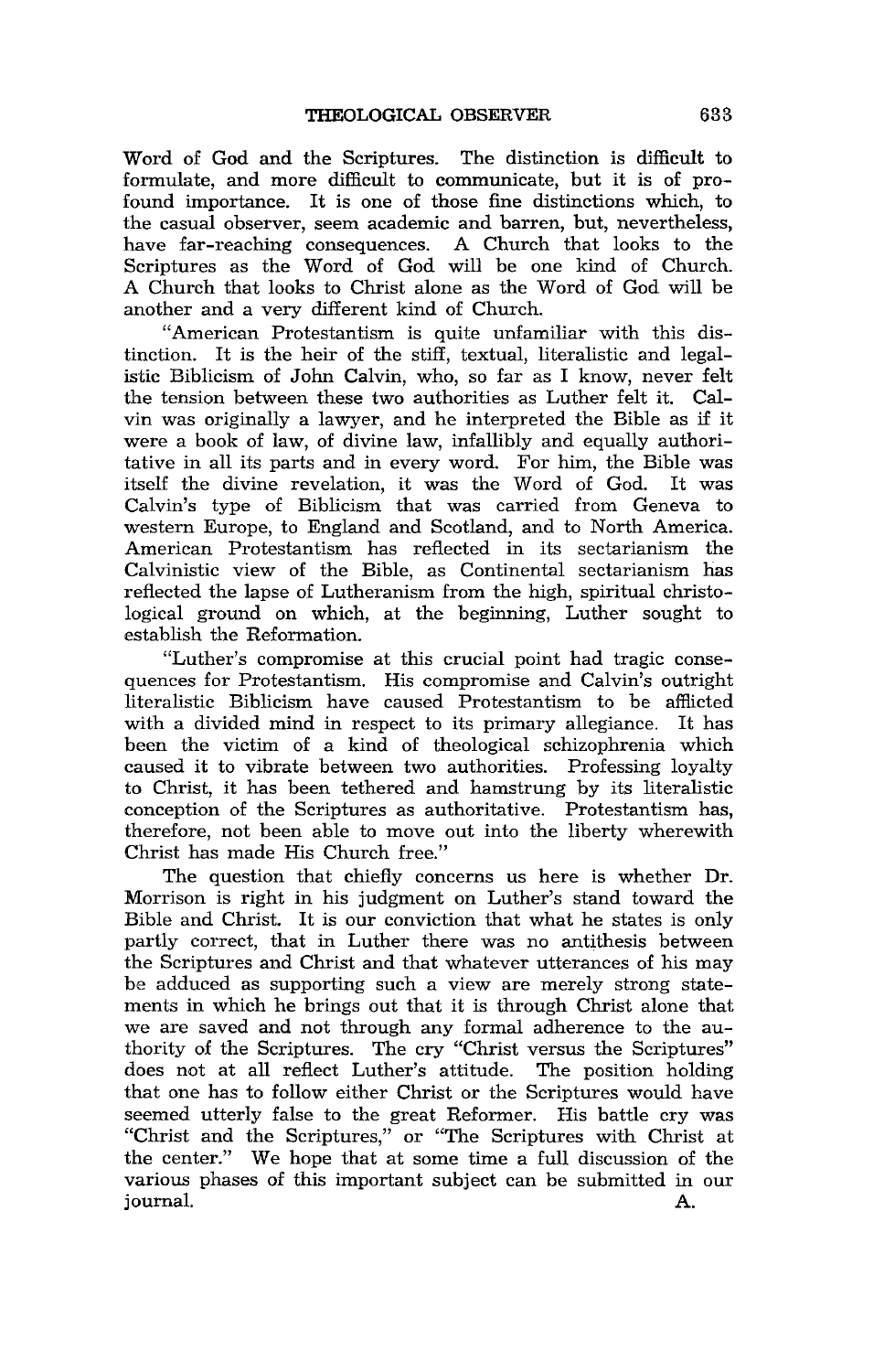Concerning the De-Nazification Attempts of the Allies. - Re*ligious News Service* submits this report on the subject mentioned:

"De-Nazification policies of the Allied military governments were sharply criticized in a declaration released here by the governing Council of the Evangelical Church of Germany.

"The Council's statement, issued after submission to the Allied Control Council, declared that the Church's attempt to achieve a purge of the Nazi spirit among Germans 'is rendered difficult' by Allied policies.

"'Despair and obduracy are already growing everywhere because of the disillusioned hope of our people for a new beginning,' the Council warned. 'Prohibiting study for youth who held unimportant Nazi posts or chose a military career, often to escape Nazi party membership, creates a youth without hope, without aim, a youth which threatens to succumb to radical slogans, because the way to a new future is cut off.

"'The punishment of members of Nazi organizations ought to be carried out in each case only after it has been proved that they personally gave impetus to the crimes of Nazism, and were therefore collaborationists or promoters. This is a fundamental principle of justice.

"'The procedure now followed for punishment of all these people is not by any means conducive to really just results. Above all, people ought not to be punished for their outward formal membership, or by reason of their supposed disposition of mind.'

"Regarding a purge of clergy ranks, the Council said the churches alone should decide who is fit to exercise the functions of church office, and who should be dismissed.

"The Council requested church leaders not to accept membership on state de-Nazification committees or courts of justice. But it instructed church officials to appear in court when summoned, 'even if treated with injustice,' and be prepared to justify themselves when civil authorities demand it."

The New Constitution of Southern Baptists. - With interest one reads this news item in R. N. *S.* on Southern Baptists.

"After much discussion and some amendments, the 10l-yearold Southern Baptist Convention adopted a new constitution in its annual session here.

"Most criticism of the new constitution came from some who thought the convention's description as 'a general organization for Baptists in the United States and its territories' might be antagonistic to Northern Baptists. Until a few years ago the two conventions were divided on geographical lines, and the admission of California churches to the Southern Convention in 1942 aroused considerable discussion.

" 'The Convention has never shut its doors against any group of Baptists in this country who for doctrinal and other reasons could not co-operate with conventions of the territory in which they are located,' declared Dr. L. E. Barton of Alabama, chair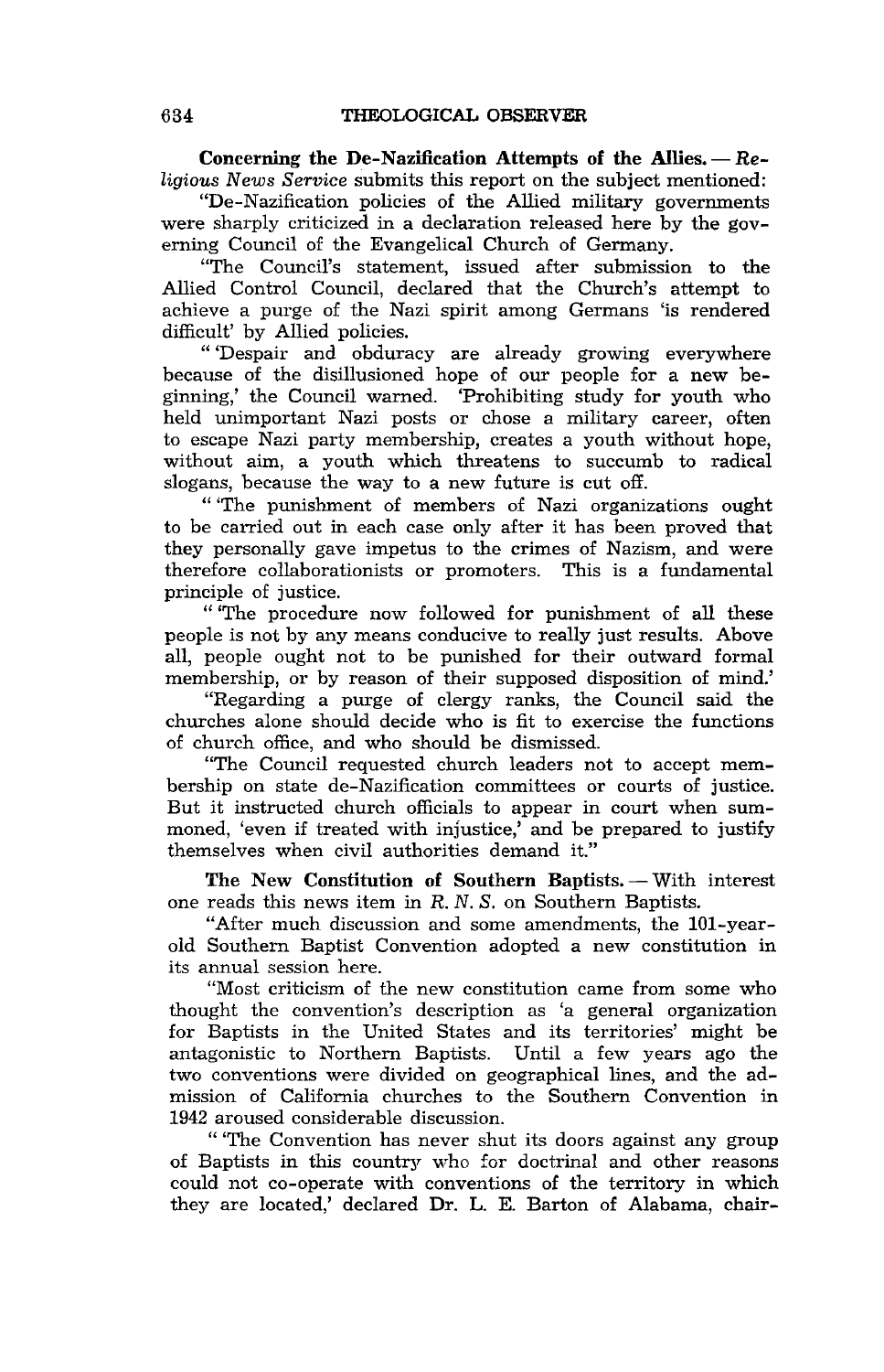man of the constitution revision committee. 'The manner of observing the ordinances of Baptism and the Lord's Supper cannot be dictated by any lines of geography.'

"Dr. J. T. Watts of Maryland led the opposition to the phrase with the assertion it would put 'in jeopardy the harmony of the convention especially as far as seven eastern seaboard States are concerned.'

"Dr. Barton pointed out that geographical division had been only a matter of custom and that no such provision was made in the convention's constitution or bylaws any time in the past.

"The new constitution also provides for rotation of membership in denominational boards, limiting the members to two threeyear terms consecutively. The number of messengers from any church to the convention will be determined by membership of the church rather than the amount of gifts to the convention's co-operative work, according to another change. Additional co-operative work, according to another change. changes were for purposes of clarity and to avoid conflicts in amendments added from time to time during the lOO-year life of the old constitution, Dr. Barton explained."

Canadian Protestants and Representation at the Vatican. -Establishment of diplomatic relations with the Vatican would be rejected by the majority of the Canadian people, in the opinion of the Board of Evangelism and Social Service of the United Church of Canada, which passed a resolution urging the Government to turn down any such proposal.

"The stand was taken at the final sessions of a two-day meeting and was brought forward by Rev. H. G. Tuttle, chairman of the Montreal Presbytery.

"The resolution stated that the majority of Canadian people stand 'firmly on the principles of the separation of the Church and State, and against the granting of special status, privilege, and facilities to any one religious denomination.'

"A recent report by representatives of the Jesuit Order said that the Canadian Government would shortly be urged to name an ambassador or personal representative to the Vatican."-*Religious News Service.* 

The Eighth Annual Luther Academy. - From July 9 to 18 the eighth annual Luther Academy was held at Wartburg Theological Seminary, Dubuque, Iowa. This is the program that had been published:

"The Mind of Missouri," E. Theodore Bachmann, Chicago Lutheran Seminary; two lectures on preaching, Jacob A. Dell, Capital University Seminary; "The Church According to the Pastoral Epistles," Paul Leo, pastor, Fredericksburg, Texas; "Theology in the Life of the Church," Otto H. Pannkoke, writer and educator; "Studies in Luther," H. A. Preus, Luther Theological Seminary, St. Paul; "The Teaching Function of the Pulpit," John Schmidt, Lutheran Theological Southern Seminary, Columbia, S. C.; "Social Welfare," Henry J. Whiting, consultant, Division of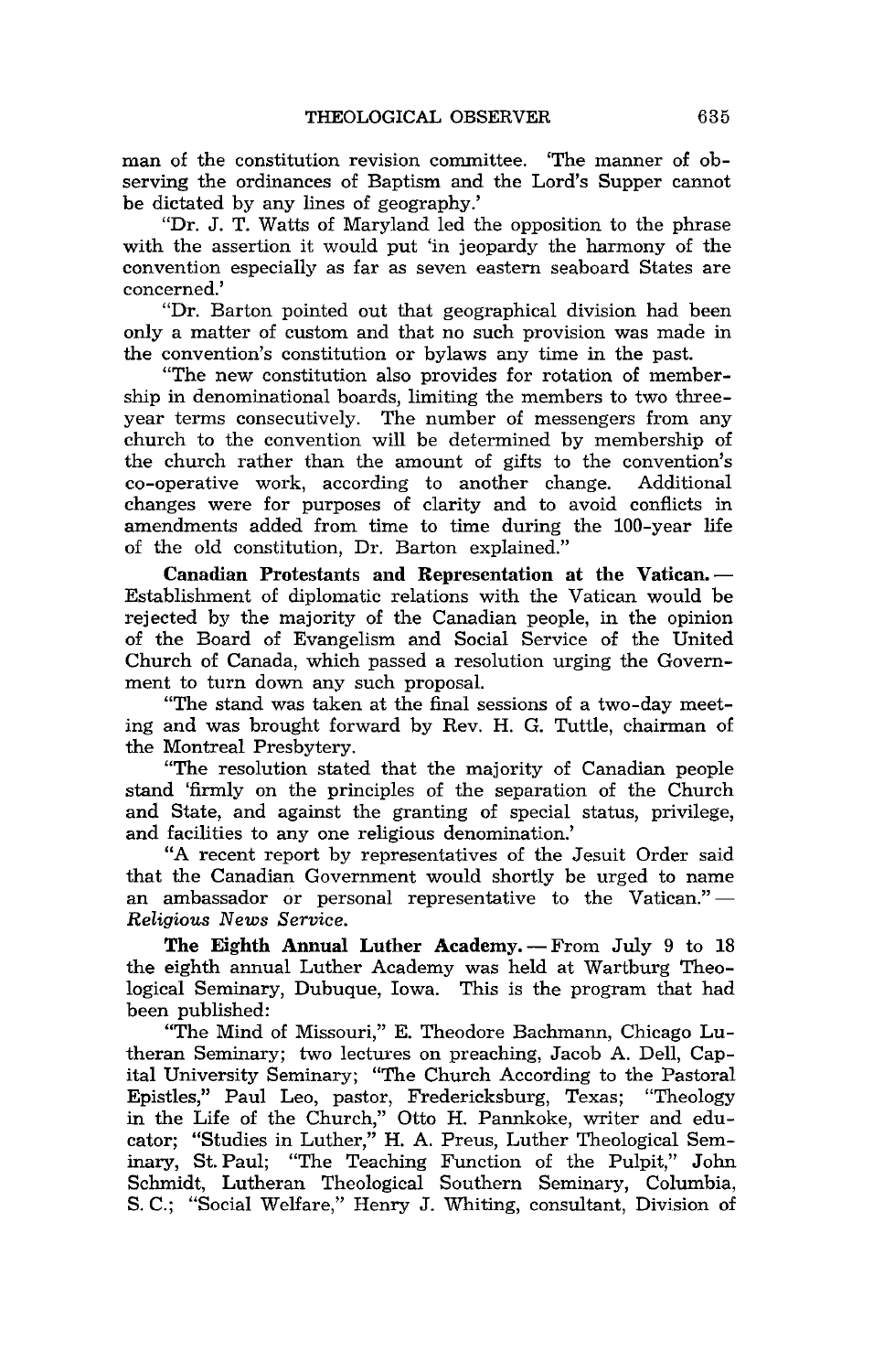Welfare, National Lutheran Council, Chicago; "Old Testament Theology," C. Umhau Wolf, Chicago Lutheran Seminary; "Visual Aids," Wartburg Film Service.

The morning devotions were to be conducted by two members of the Dubuque faculty, Dr. John C. Mattes and Dr. Emil W. Matzner.

Baptist Fundamentalists Are Not Successful. - When the Northern Baptists held their annual convention in Grand Rapids, Mich., the latter part of May, it was found that the gathering was the largest Northern Baptist Convention within decades. According to a report of Harold E. Fey, associate editor of the *Christian Century,* more than 4,400 registered delegates were in attendance. Of this number over 1,700 had declared that they were Funda-When it came to voting, the Fundamentalist group disintegrated. According to Mr. Fey there were five points on which the adherents of this group were defeated. In the first place, the attempt was made by the Fundamentalists to keep salaried officers of the convention from voting on convention issues. On this point they lost, the vote being 2,013 against 430. The second issue pertained to the virgin birth of Christ, His resurrection, and His miracles. The motion was made that the convention should forbid members to employ secretaries or missionaries who refuse to affirm "as true and trustworthy the record of the incarnation of our Lord Jesus Christ as stated in Matthew 1 and Luke 1 and 2, the record of the resurrection of Jesus Christ as stated in Matthew 28, Mark 16, Luke 24, and John 20 and 21, and the record of the miracles of Jesus as given in the Gospels." It was moved likewise that secretaries and missionaries should be required to affirm "that the New Testament is inspired of God in all its contents and that the acceptance of its historical facts, revelations, teachings, and doctrines is obligatory in Christian faith and practice." The men who opposed this motion stated that they were not in favor of committing the denomination to what they termed "creedalism." By arrangement between the two opposing groups six men on each side discussed the motion. When the vote was taken, the resolution was rejected. In its place the following resolution was adopted, "We reaffirm our faith in the New Testament as the divinely inspired record and ·therefore a trustworthy, authoritative, and all-sufficient rule of faith and practice. We rededicate ourselves to Jesus Christ as Lord and Savior and call our entire denomination to the common task of sharing the whole Gospel with the whole world." Many fundamentalists voted for this resolution, holding that it represents the position for which they contend. How Modernists could wholeheartedly accept it is an enigma, but they voted for it and maintained that it states their position. The third issue pertained to membership in the Federal Council and the World Council of Churches. The motion was made to withhold appropriations for the work of the two organizations mentioned. The vote was lost.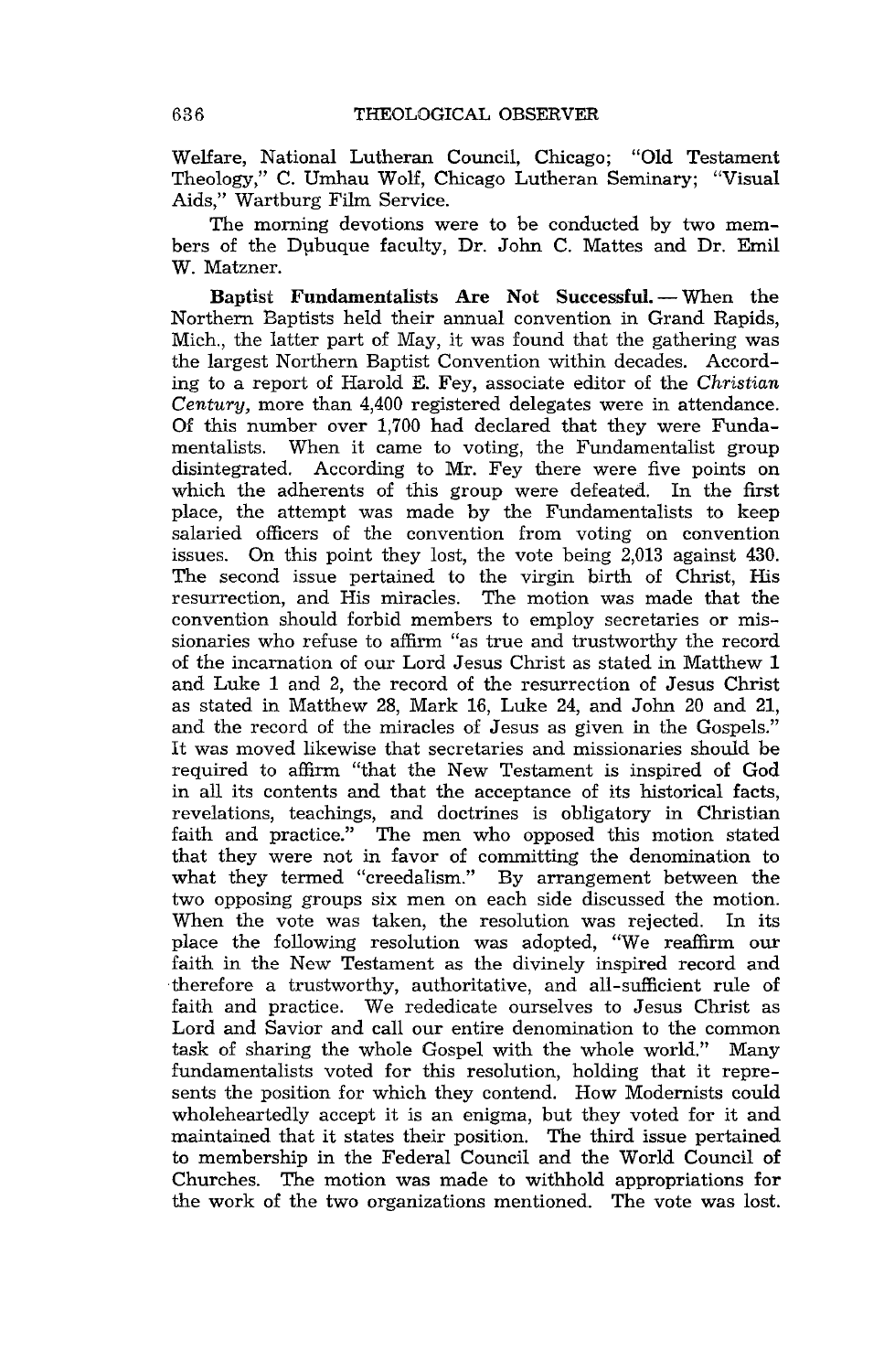The fourth point had to do with representation at the convention. It was moved by the organization men, who are Modernists, that churches who contributed nothing or only very little to the work of the convention should not be entitled to as many delegates as those that gave full support to the projects agreed upon. To understand this matter one must bear in mind that many Fundamentalist Baptist churches are not supporting the missions conducted by the organization, but lend their aid to other missionary ventures which rest on a more Scriptural basis. The motion of the Modernists prevailed. Finally, there was the matter of the election of the members of the "eight boards and agencies of the denomination." Here, too, the Modernists won a complete victory. It is with sincere sorrow that one reads of the defeat suffered by people who, though in error on certain points of doctrine, nevertheless try to uphold fundamental things in our Christian faith: the inerrancy of the Scriptures, the doctrine of the virgin birth, the teaching of Christ's resurrection, and the authenticity of His miracles. A. miracles. A.

Brief Items.  $-At$  a meeting held in connection with the convention of the Northern Presbyterian Church, Mr. Wilbur La Roe, Jr., a well-known Washington lawyer, spoke on the theme, "If I Were a Minister." According to the *Presbyterian* this is what he said: "If I were a minister, I would make my pulpit a sounding board for applying the principles of Christianity to vital problems of this day. I could not . . . remain silent on the situation in Spain or in Argentina. There is no greater issue before the world than the issue of human freedom. . .. It is of the very essence of Christianity that the welfare of the individual is the main interest of Christianity and the main purpose of God's love. . .. We must have nothing in America that converts a man into a mere cog in a superstate machine. . .. We must not lose sight of the fundamental importance of democracy and freedom in religion and in the Church. . .. I would not remain silent about such social evils as the liquor traffic and gambling. . .. It is worth knowing that the profits of a single whiskey distilling company, namely, the Schenley Distillers Corporation, last year were almost the same in amount as the  $$27,000,000$  of our restoration fund... I would not have it understood that I would neglect the basic problem of ministering to men's souls. The fate of this world hinges not on military weapons, not even on the atomic bomb, but on the quality of the souls of men. . . . I would pull no punches on the subject of race relations . . . .the silly thing we call race prejudice." The lawyer means well. A person would have to examine these statements carefully to see whether his zeal is always according to knowledge.

The Southern Presbyterians at their recent Assembly meeting adopted a resolution that the committee working for union with the Northern Presbyterians be continued "with the expectation that its plan for reunion would be presented to the two As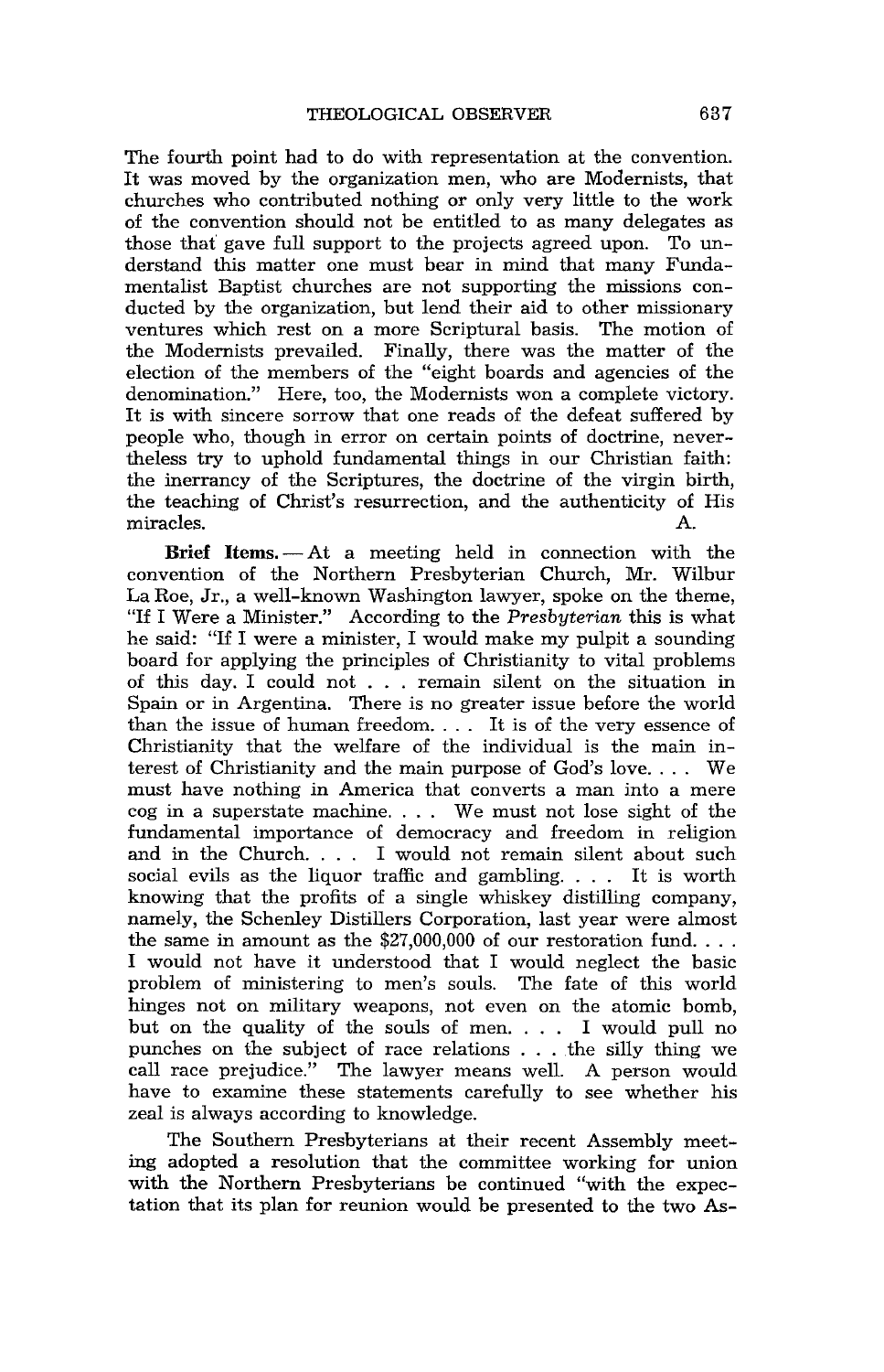semblies (U. S. and U. S. A.) in 1947." The efforts to make this branch of the Presbyterians withdraw from the Federal Council of Churches was unsuccessful.

From Japan comes the news that the attendance at services of Protestants is steadily increasing. Native pastors are overworked in their efforts to bring the Christian message to their fellow citizens.

Bishop Hans Fuglsang-Danngaard, primate of the State Church of Denmark, has accepted an invitation to visit America next year as guest of the United Evangelical Lutheran Church and the Danish Lutheran Church. - *Lutheran Herald.* 

From *Religious News Service*. - When the American Council of Christian Churches met recently, it resolved to call upon Congress to amend the Communications Act of 1934 to guarantee religious freedom so that "religion shall not be denied the right to purchase time on the radio in the free competitive American market." It was asserted that some denominational leaders in the Federal Council of Churches have "instigated and propagated the notion that Gospel broadcasts were rackets and undesirable."

The sixtieth birthday of Karl Barth was observed by Protestants and Roman Catholics in France and Switzerland. From England, too, congratulations came. In France and Switzerland money is gathered for the publication of an anniversary book in Barth's honor. The book will be printed for public sale.

At present there are 13 Christian colleges in China. The attempt is made to consolidate them into 9 institutions. The basis of the plan seems to be thoroughly unionistic.

Thirty-six Jesuits, the largest number ever assigned to the Philippines at one time by the New York Province of Jesuits, will leave from San Francisco shortly to help rebuild and restaff missions in the Islands. Many of the group are experienced members of the Jesuit Philippine staff who were captured and interned during the war. Six are native Filipino Jesuit priests returning home after completing the last five years of their study in this country.

The Illinois Synod of the United Lutheran Church at its state convention at Quincy, Ill., voted unanimously to approve the proposed moving of the Chicago Lutheran Theological Seminary from Maywood, a Chicago suburb, to the campus of the University of Chicago. Although the seminary would be located on the university campus, it would retain its corporate entity and complete independence as a Lutheran church institution and continue under the control of the board of directors of the seminary.

The first mass pilgrimages to Lourdes since the end of the war began with the arrival at the famous shrine center of 11,500 pilgrims from Juras, Annecy, Bayonne, and Arras. Of this num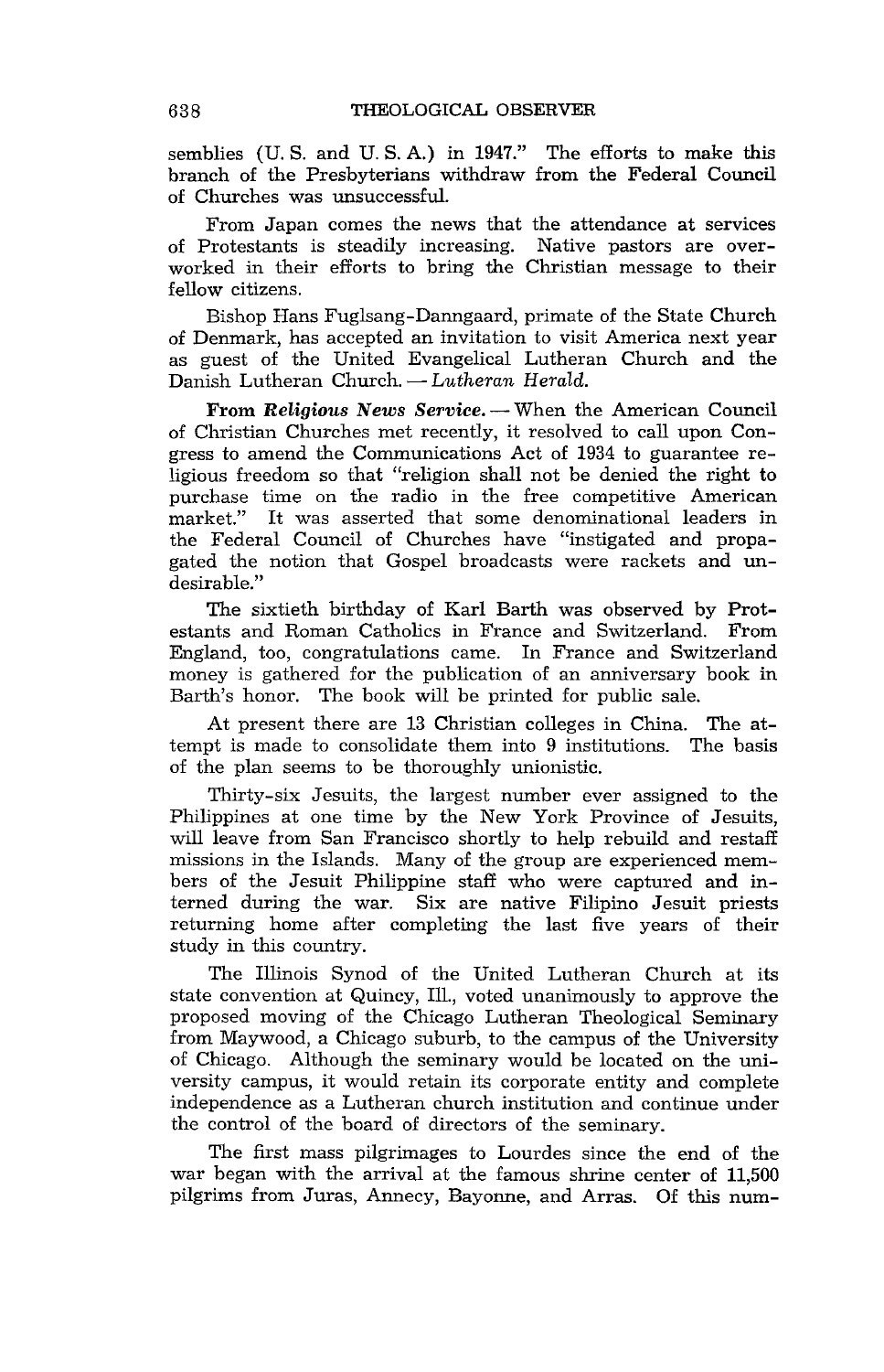ber, 3,000 were persons seeking cures at the grotto where Saint Bernadette reported several apparitions of the Virgin Mary in 1858. Pilgrims from Annecy totaled 2,200, of whom 900 were men, led by Msgr. Jean Pierre Cesbron, bishop of the diocese. Arrangements for care of the visitors were supervised by Vicar General Msgr. Riauc, who has been in charge of the diocese of Lourdes and Tarbes since the recent death of Bishop Georges Choquet.

According to information from Tokyo, the Japan Biblical Seminary, interdenominational theological school, founded jointly by allied Japanese Christians, now has an enrollment of 35 Japanese men and women.

Intermarriages between Jews and Christians in Canada more than quadrupled during the past two decades, according to official figures just published. In 1926 there were 53 such marriages. 1942 there were 226. The highest proportion was in British Columbia, which had 41.8 per cent of the cases. The lowest was in Quebec, 3:5. Of the 1,706 cases of intermarriage, 1,175 were with Protestants and 449 with Roman Catholics.

Rev. Stewart Herman, American official of the World Council of Churches, states that growing tension between churchmen and Allied occupation authorities over re-education policies threatens to prevent the churches from taking leadership in establishing peaceful relations between Germany and other countries. Herman charged, following his return from the visit to Germany, that the military government "has consistently considered the German Church to be nothing more than a side issue in the matter of Germany's re-education."

From Williamsburg, Va., comes the information that Negro parishes of the Protestant Episcopal diocese of Southern Virginia will be permitted to elect their own delegates to the Diocesan Council under a new provision inserted in its constitution at the 54th annual meeting of the diocese.

The Rev. Teilhard de Chardin, French priest-scientist, whose researches into the origin of man are known throughout the world, has returned to Paris from China for the first time since the outbreak of the war. Father de Chardin was in Peking when the Japanese occupied the city but was able to continue his work despite "difficulties" with Japanese authorities. In collaboration with his assistant, Father Leroy, he prepared seventeen books of notes, which will shortly be published. Prior to the war, Father Teilhard took part in the Citroen expedition into central Asia.

The Norwegian Lutheran Church of America at its recent meeting adopted a budget of \$1,300,000 for the next fiscal year. The annual budget had been \$1,005,000.

The number of Negro college graduates studying for degrees in religion has increased 32 per cent in the last four years, according to a survey conducted by Frank Dorey, assistant pro